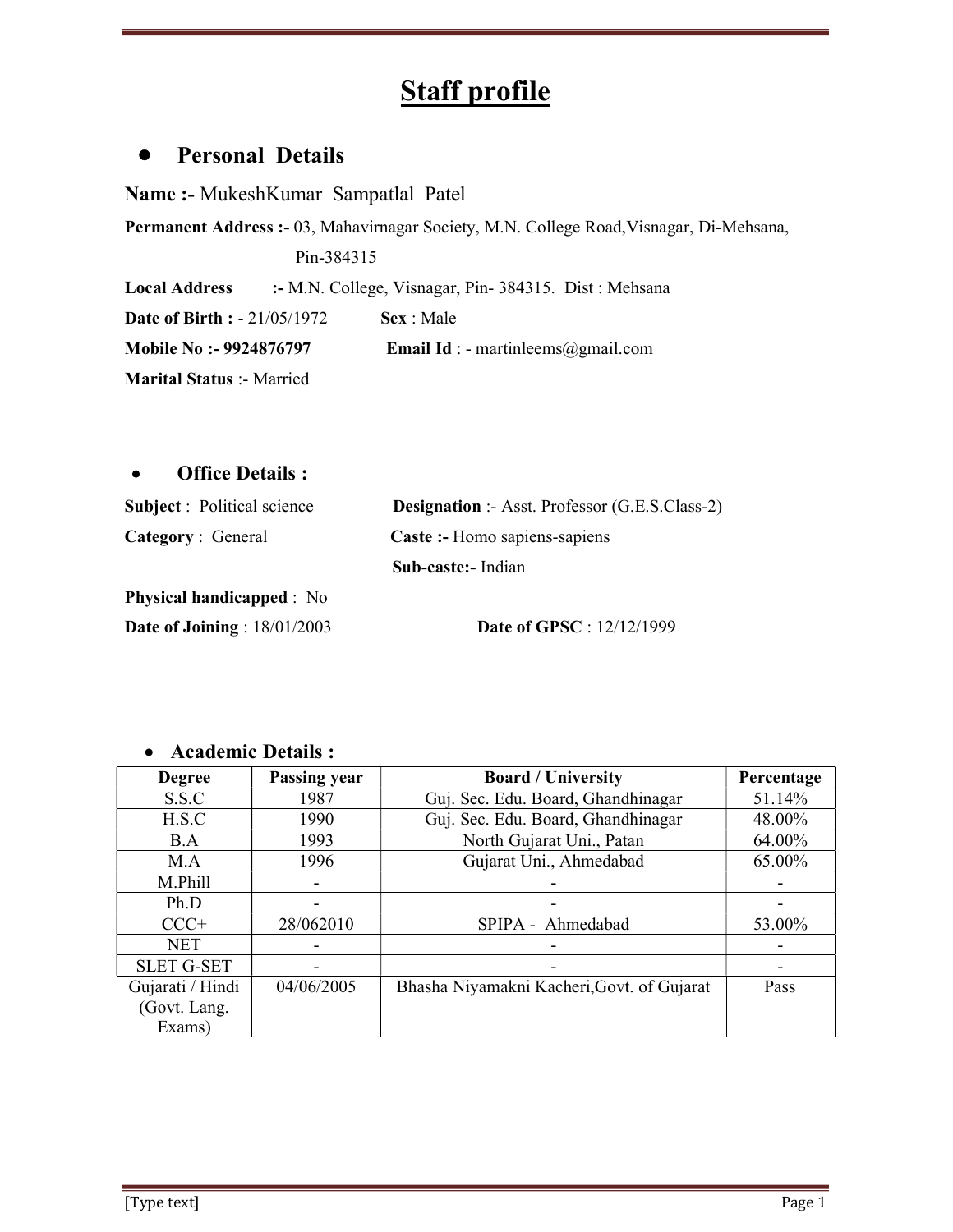## University Recognition :

| <b>Degree</b> | University            | <b>Recognition letter numbar</b> | <b>Recognition Date</b> |
|---------------|-----------------------|----------------------------------|-------------------------|
| 'J.G          | Saurastra Uni. Rajkot | 3/1125/2004                      | 31/07/2004              |
| 'J.G          | H.N.G.U. Patan        | AK/Manyta/287/8594/2006          | 27/09/2006              |

# Orientation / Refresher / Training Programmes :

| Course        | <b>Title of the Course</b>                   | <b>Name of Academic Staff</b><br><b>College/Organization</b> | <b>Duration</b> |            |
|---------------|----------------------------------------------|--------------------------------------------------------------|-----------------|------------|
|               |                                              |                                                              | Date            | Date       |
| Orientation   | Orientation                                  | Academic Staff College.<br>Ahmedabad                         | 02/11/2006      | 29/11/2006 |
| Refresher - 1 | Research<br>Methodology<br>(Humanity)        | Academic Staff College.<br>Ahmedabad                         | 10/11/2008      | 30/11/2008 |
| Refresher - 2 | Research<br>Methodology<br>(Social Sciences) | Academic Staff College.<br>Ahmedabad                         | 21/03/2011      | 10/04/2011 |
| Refresher - 3 | Environmental<br><b>Studies</b>              | Academic Staff College.<br>Ahmedabad                         | 25/06/2012      | 15/07/2012 |
| F.D.P         |                                              | K.C.G. Ahmedabad                                             | 19/09/2016      | 24/09/2016 |

# Participation & Paper Presented in Seminars / Workshops / Conferences :

| Sr.<br>No. | <b>Title/Subject</b>           | Organizer/Sponsor         | <b>Status</b><br>(State/National/ | Date and<br>Palce |
|------------|--------------------------------|---------------------------|-----------------------------------|-------------------|
|            |                                |                           | International)                    |                   |
| 1.         | Human Rights                   | UGC Spon.Smt.             | National                          | 4 Jan.2014        |
|            |                                | S.R.Mehta Arts            |                                   | Ahmedabad         |
|            |                                | College, Ahmedabad        |                                   |                   |
| 2.         | Sanskrit Sahitya ma Rashtra ni | Sanskrit Sahitya          | State                             | 27 & 28 Jan.      |
|            | Sankalpana.                    | AkadmySpon. &             |                                   | 2014              |
|            |                                | Org.by H.K.Arts           |                                   | Ahmedabad         |
|            |                                | College, Ahmd             |                                   |                   |
| 3.         | Atmhtya ek Samsya              | <b>BKM B Law College,</b> | <b>State</b>                      | 08/09/2015,       |
|            |                                | Palanpur                  |                                   | Palanpur          |
| 4.         | Vaiedik Sahitya ma Ecology     | Dept. of San., Guj. Uni., | International                     | $3-5$ , Dec.      |
|            |                                | Ahmedabad                 |                                   | 2015,             |
|            |                                |                           |                                   | Ahmedabad         |
| 5.         | Value Education Workshop       | KCG, Dept. of             | <b>State</b>                      | 16 June           |
|            |                                | Education , Govt. if      |                                   | 2016,             |
|            |                                | Gujarat                   |                                   | Ahmedabad         |
| 6.         | Purano ma nirupit raja         | VNSBLtd Arts &            | National                          | 18 Feb.           |
|            | (shashak) na kartvyoni         | Comm.College,             |                                   | 2017              |
|            | vartaman samay ma prastutata.  | Vadnagar.                 |                                   | Vadnagar          |
| 7.         | Role of Teacher in Higher      | P.K. Kotavala Arts        | National                          | 28 March          |
|            | Education                      | College, Patan            |                                   | 2017, Patan       |
| 8.         | Role & Responsibility of       | U.G.C. Spon. Nalini-      | National                          | 23-24 Sept.       |
|            | Sarpanch                       | Arvind Arts College,      |                                   | 2017,             |
|            |                                | V.V. Nagar                |                                   | V.V. Nagar        |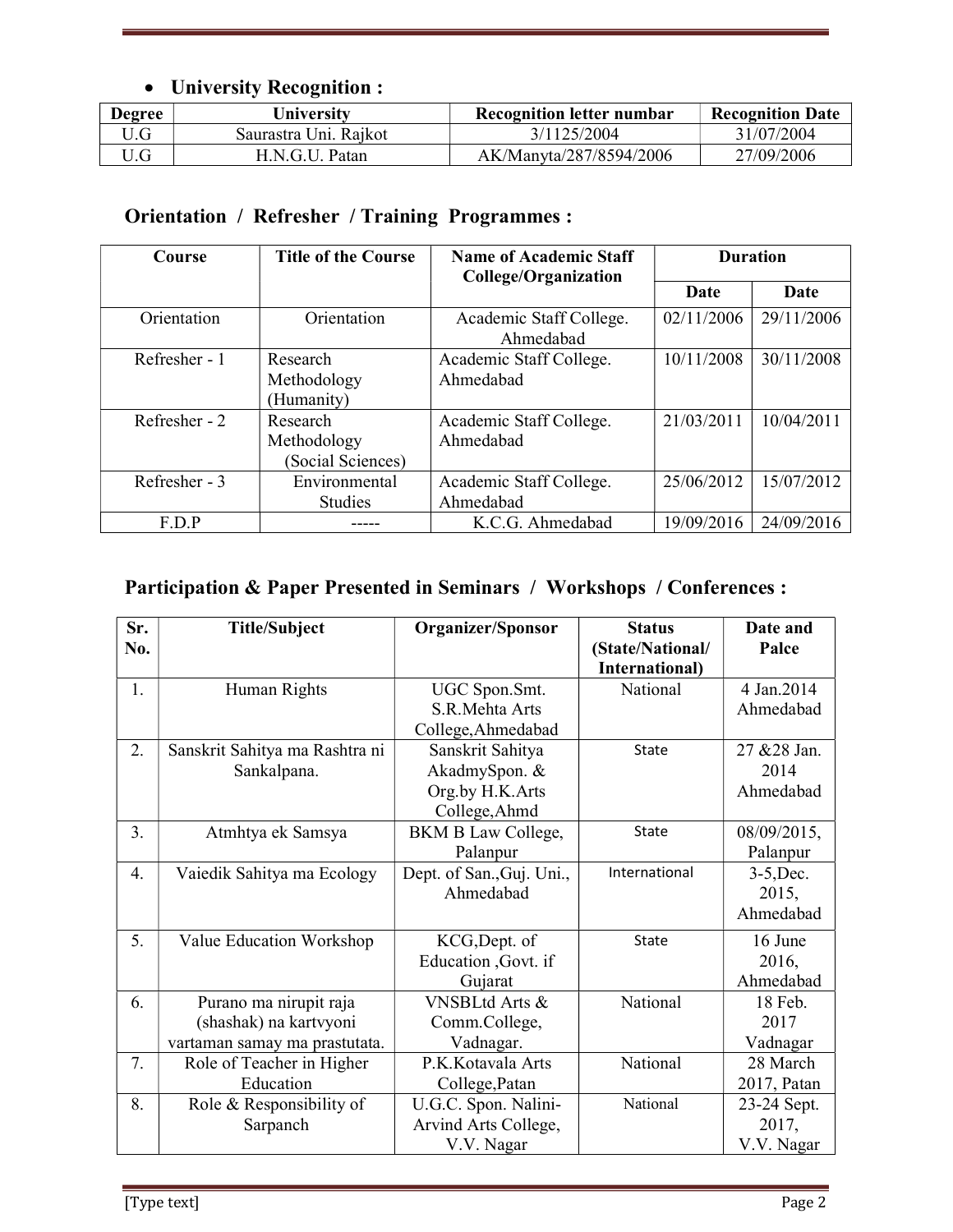### Publications :

#### Research articles/Papers :

| <b>Title of the Paper</b> | Name of the<br>Journal/Book | Volume & Issue<br>of the Journal | <b>ISSN/ISBN</b><br>of the | State /<br>National / |
|---------------------------|-----------------------------|----------------------------------|----------------------------|-----------------------|
|                           |                             |                                  | <b>Journal</b>             | <b>International</b>  |
| Bharta na Rajkaran nu     | Changing Nature of          | 17, Feb. 2015                    | 978-93-                    | state                 |
| Badlatu Swarup            | <b>Indian Politics</b>      |                                  | 83047-12-3                 |                       |
| Sanskrit Sahitya ma       | Sanskrit Sahitya ma         | 15/07/2015                       | 978-93-                    | State                 |
| Rashtra ni Sankalpana.    | Rashtra ni                  |                                  | 5108-417-4                 |                       |
|                           | Sankalpana.                 |                                  |                            |                       |
| Purano ma nirupit raja    | Soham                       | Jan-March 2017                   | 2350-0697                  | International         |
| (shashak) na kartvyoni    | (Impact Factor)             |                                  |                            |                       |
| vartaman samay ma         |                             |                                  |                            |                       |
| prastutata                |                             |                                  |                            |                       |

#### Academic Experience :

 $\triangleright$  U.G

Date : 18/01//2003 to Continue Till Date : 15 Year 9 Months

P.G Nil

### N.S.S. Programme Officer

 $\triangleright$  Date : 22/01/2018 to Conti.. Total Years : 08 Months

### BISAG Expert Lectures :

Number of Lectures : Nil

Total Number of Lectures : 0 ( Lecturers)

## Experience :

| Sr.            | <b>College Name</b> | From            | T <sub>0</sub> | Order No.                      | <b>Order Date</b> |
|----------------|---------------------|-----------------|----------------|--------------------------------|-------------------|
| N <sub>0</sub> |                     | date            | Date           |                                |                   |
|                | M.P. Shah Arts      | 18/01/2003 to   |                | GCO/1599/6964/KH.Dt.09/10/2002 | 31/12/2002        |
|                | & Sci. College,     | 08/06/2006      |                |                                |                   |
|                | Surendranagar       |                 |                |                                |                   |
| 2              | M.N.College,        | $09/06/2006$ to |                | MKM/KH.2/FERBADLI/2006/2395-   | 31/05/2006        |
|                | Visnagar            | till Conti.     |                | 2400                           |                   |

#### Total Experience :- 15 Year 9 Months.

History of Service :